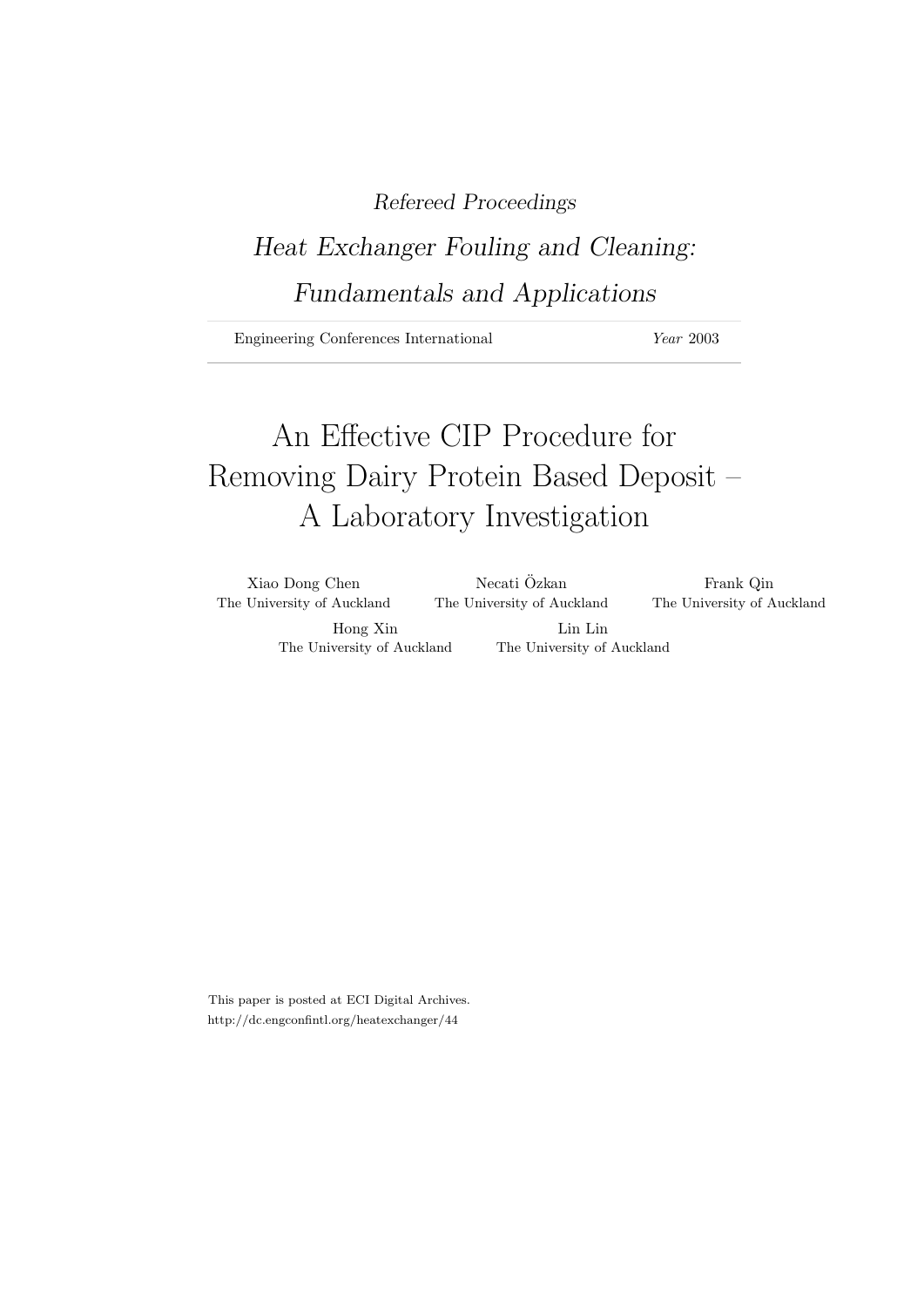# **AN EFFECTIVE CIP PROCEDURE FOR REMOVING DAIRY PROTEIN BASED DEPOSIT – A LABORATORY INVESTIGATION**

# **Xiao Dong Chen\*, Necati Özkan, Frank Qin, Hong Xin, Lin Lin**

Department of Chemical and Materials Engineering, The University of Auckland, Private Bag 92019, Auckland City, New Zealand. \* Corresponding author; E-mail: d.chen@auckland.ac.nz

# **ABSTRACT**

 In this paper, examples of using an in-situ electrochemical cleaning technique are illustrated. It can be shown that while using the standard chemical for cleaning in the dairy industry, the application of the in-situ electrochemical method is very effective in removing the dairy protein based fouling deposits. Both the gel protocol developed earlier and the real fouling procedure have been used to evaluate the effectiveness of the new method.

# **INTRODUCTION**

 Cleaning-in-Place (CIP) is employed in the food industry so that the processing equipments do not need to be dissembled when they are cleaned. A considerable amount of research has been conducted in recent years to seek ways of improving the procedure. Both the chemical reactions and fluid shear play roles in the removal of fouling deposit but the effect of chemical reaction is one that is of the key importance (Wilson, 2002). The dairy industry suffers from particular problems associated with cleaning production machinery including heat exchangers. To date, machinery involved in the handling of milk and other dairy products must be shut down entirely for an extended period of time during cleaning operations. The cleaning involves flushing high levels of caustic cleaning agents through the machines in order to remove residues build up and contamination. Once the cleaning is finished the machine must then be rinsed very thoroughly to remove all traces of these cleaning elements.

# **BASIC PRINCIPLES**

 The current research has taken a different approach to improve CIP (Chen, 2003). Electrolysis is well known for surface cleaning and polishing (Pieβlinger-Schweiger, 2001). The substances are ionized into electrically charged ions, and when an electric current is passed through them by means of conducting electrodes, the ions move (in the electrolyte solution) towards the oppositely charged electrodes thereby giving up their electric charges to become uncharged atoms or groups, and are either liberated or deposited at the electrode or react chemically therewith. Electrolysis has wide ranging industrial applications and is primarily used as a method of deposition at the cathode or sacrificial degradation at the anode. Electrolysis also finds

application in cleaning and polishing techniques but, to date, has not been fully explored to its potential for in-situ actions. The method may include the step of applying said voltage to said component with the component acting as either anode or cathode. The voltage applied may be varied in a suitable manner so as to limit the current applied during electrolysis.

It provides an electrochemical apparatus comprising an electrolyte to be applied to in-situ metallic components of a machine requiring treatment according to any of the previously described methods and a voltage control means for applying a voltage to an electrolyte (i.e. the chemical cleaning solution) with the metallic components acting as either anode or cathode.

 When an electric field is applied to a fouled metal surface, besides electropolishing, it can also remove the fouling. Gas bubbles are formed as a result of electrolysing of the solution on the surface of the electrodes.

$$
2H_2O-4e \xrightarrow{\text{anode}} \qquad \longrightarrow \qquad \qquad \uparrow O_2
$$
\n
$$
2H_2O+4e \xrightarrow{\text{cathode}} \qquad \longrightarrow \qquad \qquad \uparrow H_2
$$

 The electrochemical reactions also give the following results: the formation of protons (H) and the formation of hydroxyls (OH) depending on anode or cathode sides. This causes swelling of protein deposits making it easier to remove them. The gas bubbles formed provide an additional physical force to dislodge the attached foulant, whether mineral or protein. This last action might be the primary mover of the fouling deposit.

# **METHODS AND MATERIALS**

#### (i) Preliminary tests

 The preliminary experiments were conducted using a system shown in Figure 1. The first experiment was carried out using phosphoric acid used of 5% (w/w). The foulant was prepared by boiling milk. Stainless steel specimens  $(2.5 \text{ cm} \times 9 \text{ cm} \times 0.12 \text{ cm})$  were placed on a heated bottom of a beaker for at least two hours to allow the development of milk fouling formed by thermal denatured protein.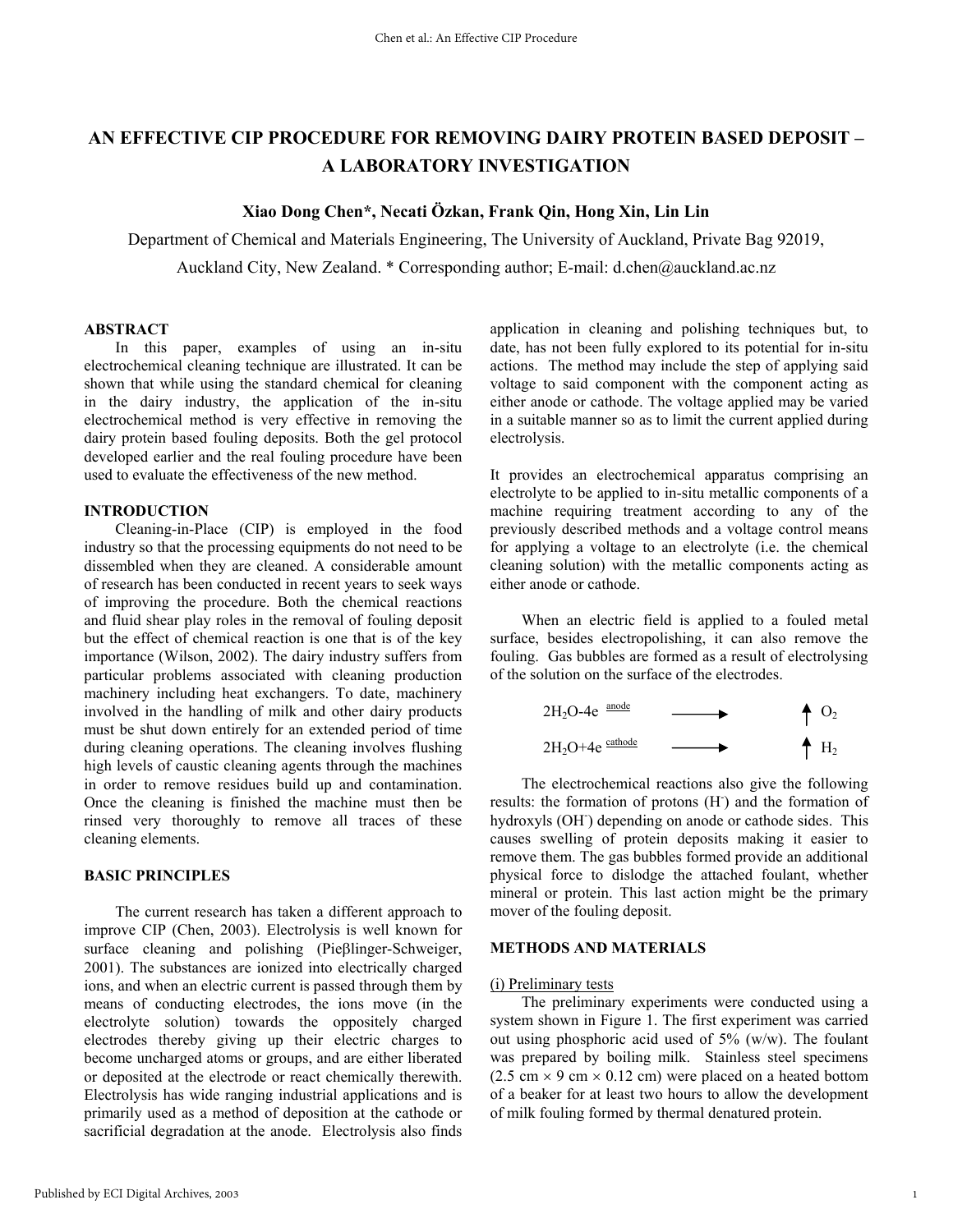The fouled stainless steel specimen was mounted in the electrolytic cell of Figure 1 as one of the electrodes. The gap between anode and cathode was set at about 6 mm. The initial voltage applied was 5 V (DC) allowing an 8.3 V/cm electric-field strength and 0.2 A/cm<sup>2</sup> current density for electrolysing. Note that the current density used here is rather high.



Figure 1. The electrochemical reaction cell used in the preliminary tests (when acid was used).

# (ii) Cleaning of a tube fouled by either the protein gel or the real milk fouling

 An established protocol has been followed to form uniform gel deposit and a detection method has been used to also measuring the deposit (removal) cleaning rate of a NaOH solution flowing through a metal tube (Xin et al, 2002a and b).

 The cleaning system used to study the cleaning process is illustrated schematically in Figure 2. The apparatus consists of a stainless steel tube (ID = 16 mm and length = 150 mm), pre-coated with a WPC gel film using a rotation rig. This tube section is the test section. A NaOH solution reservoir containing heating coils and an agitator was used to prepare the cleaning solutions with a given concentration and temperature. The flow velocity of the cleaning solution is controlled by a valve and monitored by a float type flow meter. In the once-through cleaning system, the cleaning solution, containing the removed deposits was continuously transported to a UV spectrophotometer (HP 8312 model) by a sample pump. UV absorption at 248 and 256 nm was recorded at 10 s intervals to monitor the whole cleaning process.

 The electrolysis was implemented into the test section (the tube section fouled with protein gel film) (see Figure 3).



Figure 2. The cleaning loop set up for cleaning a section of tube deposited with a gel film.





 A commercial WPC powder (80.4 wt.% protein, 7.4 wt.% carbohydrate, 5.6 wt.% fat, 3.8 wt.% moisture, 2.8 wt.% ash, pH 6.5) was purchased from a local dairy company. Aqueous dispersions of 25wt.% whey protein concentrate were prepared in a test beaker by agitating until a uniform suspension was obtained. The WPC solution was then accurately weighed and poured into a stainless steel test tube. Both sides of the tube were tightly sealed. The tube was placed on a rotating device and immersed into a water bath at a temperature of  $79.5$  °C. The tube was rotated horizontally for 30 minutes at a rotational speed of 60 rpm. The coated tube was then cooled from outside using running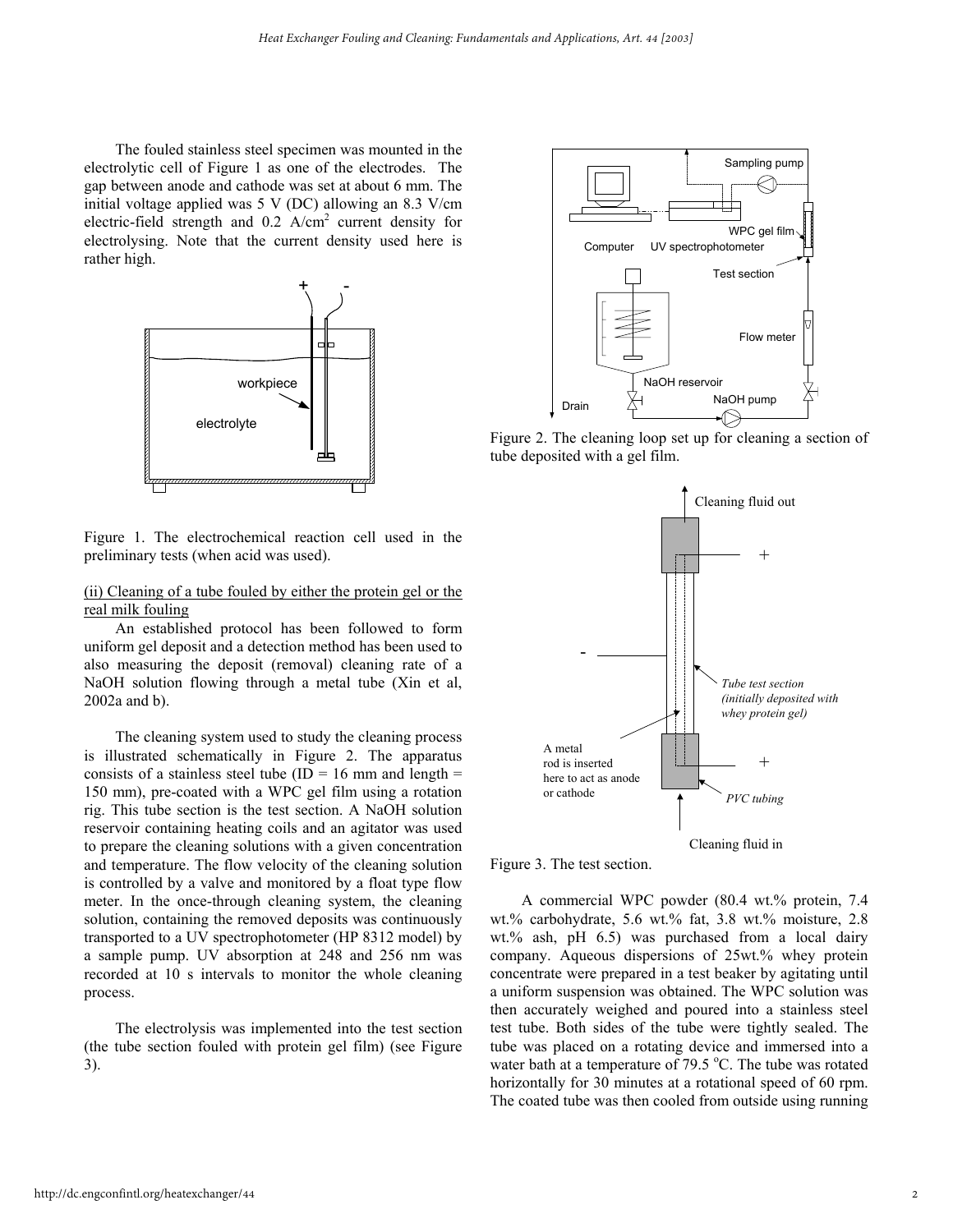tap water. The coated tube was inspected in order to ensure that it had a continuous uniform film before being put into the cleaning loop. The density of the gel was about 1.10 $\pm$ 0.02 g.cm<sup>-3</sup>, which is similar to that of skim milk deposits  $(1.1-1.2 \text{ g/cm}^3)$ .

 The protein concentration measurement was conducted according to Xin et al (2002b). The most frequently employed spectral range for protein analysis is between 250 and 320 nm (the near ultraviolet region), UV absorbance measurements in this region provide the most accurate result for determining the protein concentration. In the study of the reactions between sodium hydroxide solutions and the protein deposits formed on the heat exchange surfaces. The sensitivity of this method is high enough to determine a very dilute protein solution (1mg/L) encountered in cleaning study. In this study it has been found that using 0.5 wt.% NaOH solutions instead of pH 13 buffer solutions did not affect the UV absorbance. A linear relationship between the UV absorbance difference at 248 and 256 nm and the WPC concentration in the cleaning solutions was established. Therefore, a continuous and non-invasive UV spectrophotometric method is developed and can be used to monitor the cleaning process on-line. The following expression is used for the estimation of protein concentration in the cleaning solutions in this paper: *WPC concentration (g/L)= 1.0368(A248 –A256)+0.0005* where  $A_{248}$  and  $A_{256}$  are the values of UV absorbance at the wavelengths of 248 and 256 nm, respectively.

# **RESULTS AND DISCUSSION**

### (i) Preliminary tests

 When the electric field was applied, large amounts of gas bubbles were formed on the electrode surface, which provided a physical force to assist in dislodging the attached foulant (see Figure 4). As a comparison, one of the sample specimens was soaked in the same phosphoric acid solution for 24 hours. It was found that manual brushing had to be used to obtain the same cleaning result. Electrolysing is so effective in removing fouling that even some burnthardened crust on metal surfaces can be removed. The samples were prepared by heating the stainless steel specimens to about 300-350°C, then putting several drops of milk onto them, resulting in the milk deposit dry out and becoming burned eventually to form a hardened skin.

 It has also been found that it was even more effective to remove milk fouling using a NaOH dilute solution (0.5wt %, which is the recommended optimal concentration for milk foulant removal) as an electrolyte, and electrolysing at a similar strength as above. In tests without electrolysis, the foulant swelled after being in contact with the NaOH solution. Because of the lack of fluid shear, the deposit would stay swollen but would not come off the metal surface after more than half an hour. When the specimen was subjected to electrolysis after the similar foulant was put in contact with the solution, swelling of the foulant started almost immediately and some 10 to 15 min thereafter, the foulant was removed and a clean metal surface emerged.

 It was evident that the gas production at the interface would have played a key role in removing the swollen deposit. The gas laterally separated the deposit from the metal surface. If the fluid shear were present in a significant way, the two would combine to make a greater impact.



Figure 4. An illustration of the electrochemical removal of the 'burnt' milk deposit layer.

# (ii) Cleaning of a tube fouled by either the protein gel or the real milk fouling

 Figures 5-7 show the results of the cleaning with the technique benched marked against the conventional (or normal) cleaning without the applied electro-chemical influence. The Y-axis (absorption difference is the measure of the concentration of the removed materials in the exitflow from the test section. Note here that lower current fluxes are used.

## *Cathodic cleaning*

 The area under each plot indicates the amount of dissolved proteins in solution exiting the test section. For the electrochemical cleaning approach, the peaks (see all the figures) have smaller areas than that of the normal cleaning regime. This indicates that the flow carried out lumps (those not dissolved) when electrochemical action took place.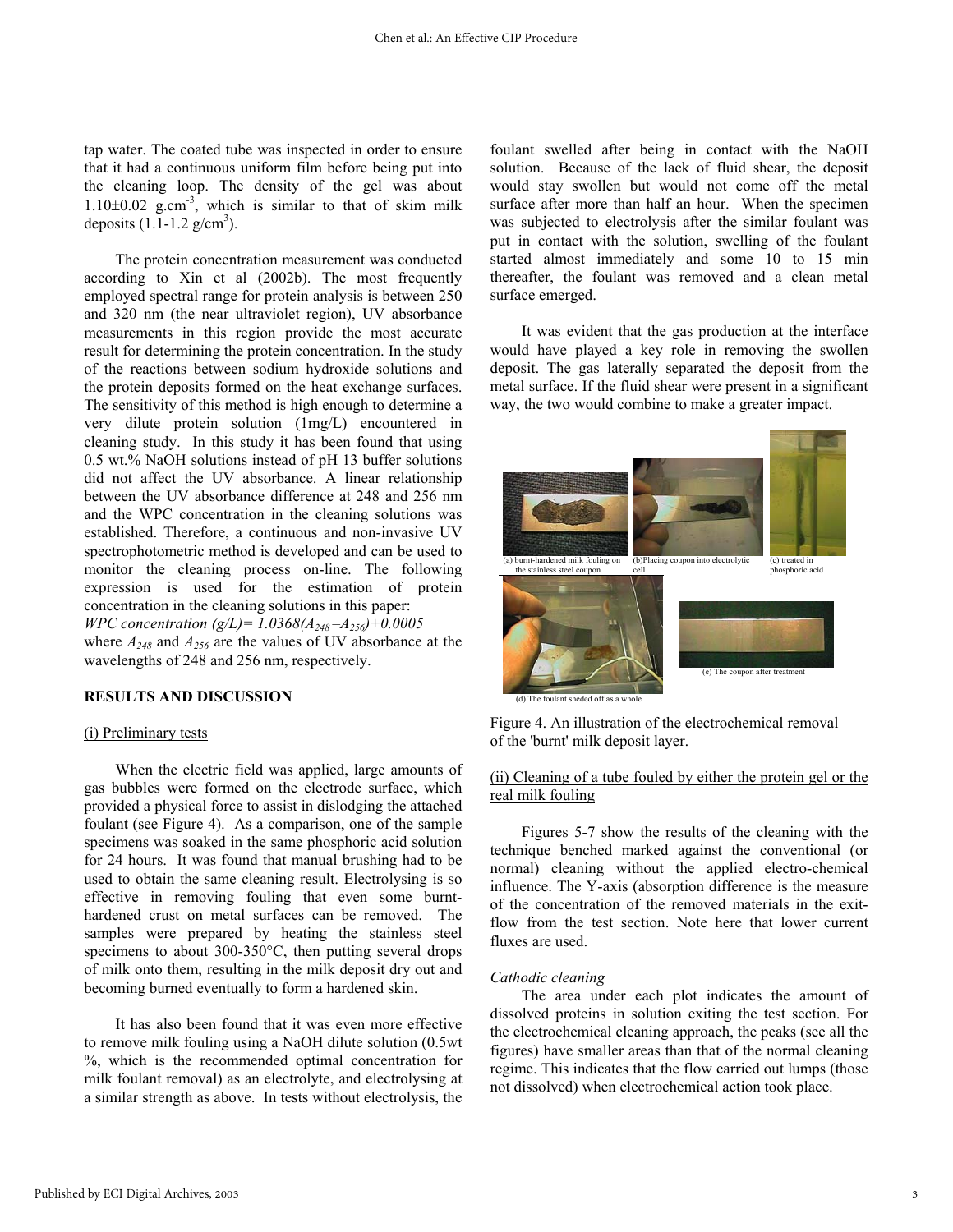

Figure 5. Cleaning profiles. Cleaning temperature  $65^{\circ}$ C, flow velocity about 0. 24 m/s, 0.5wt% NaOH solution, WPC gel film (0.6mm thick) (velocity =  $0.24 \text{ m.s}^{-1}$ ) (Electrochemical cleaning was at the cathode side - the tube wall).



Figure 6. Cleaning profiles at a lower current flux. Cleaning temperature  $65^{\circ}$ C, flow velocity about 0. 24 m/s, 0.5wt% NaOH solution, WPC gel-film  $(0.6$ mm thick). (velocity =  $0.18$  m.s<sup>-1</sup>) (Electro-chemical cleaning was at the cathode side - the tube wall).

 Using the processing surface as the cathode, the process was very effective, however, the anode was affected adversely. It was then decided to use the periodic-reverse operation shown below and it was found that both surfaces were maintained clean and smooth. The low current density of 0.02  $A/cm<sup>2</sup>$  was found to be effective as well.

## *(b) Periodic- reverse operation*

 Here, the anodic and cathodic modes are switched every 10 seconds with 3.0 voltage and current density of  $0.02$ A/cm<sup>2</sup>. The flow rate was about 0.3 m/s, temperature

65°C, 0.5wt% NaOH solution, WPC gel-film of 0.6mm thick. In both cases, the electro-chemical method gives superior results compared with the conventional method. One can see that the periodic-reverse operation, switching anode and cathode between two surface, works very well. This has shown the promise of such an approach to industrial situations to improve the existing CIP procedure for certain equipment, which would allow electrical insulation be set-up without too much complication.



Figure 7. Cleaning profiles with periodic reversal operation at different periods. The other conditions are the same as that shown in Figure 6 (except velocity =  $0.19$  m.s<sup>-1</sup>).

 Subsequent experiments were carried out also on real milk fouling and the similar effect was observed (results not shown here). In order to see if the observation using the UV assay was quantitative, separate weight measurements of the deposit remained (after a certain cleaning time for both the normal cleaning and also the electrochemical cleaning) were conducted. The positive effect of the electrochemical action was evident. Further work is being conducted to see if a long-term treatment of such a CIP procedure would adversely affect the metal surface. It has been observed that the process can also remove and deactivate the bacteria that are deposited on the surface. However, more comprehensive research is required and indeed being conducted in our laboratory.

# **CONCLUSION**

 In this paper, we have shown several lab results of implementing the electrochemical cleaning principle *in-situ* of the process equipment. The results are highly encouraging and more work is going on to investigate the technique, which presents a possibility of removing protein deposits in a much reduced time period compared with the